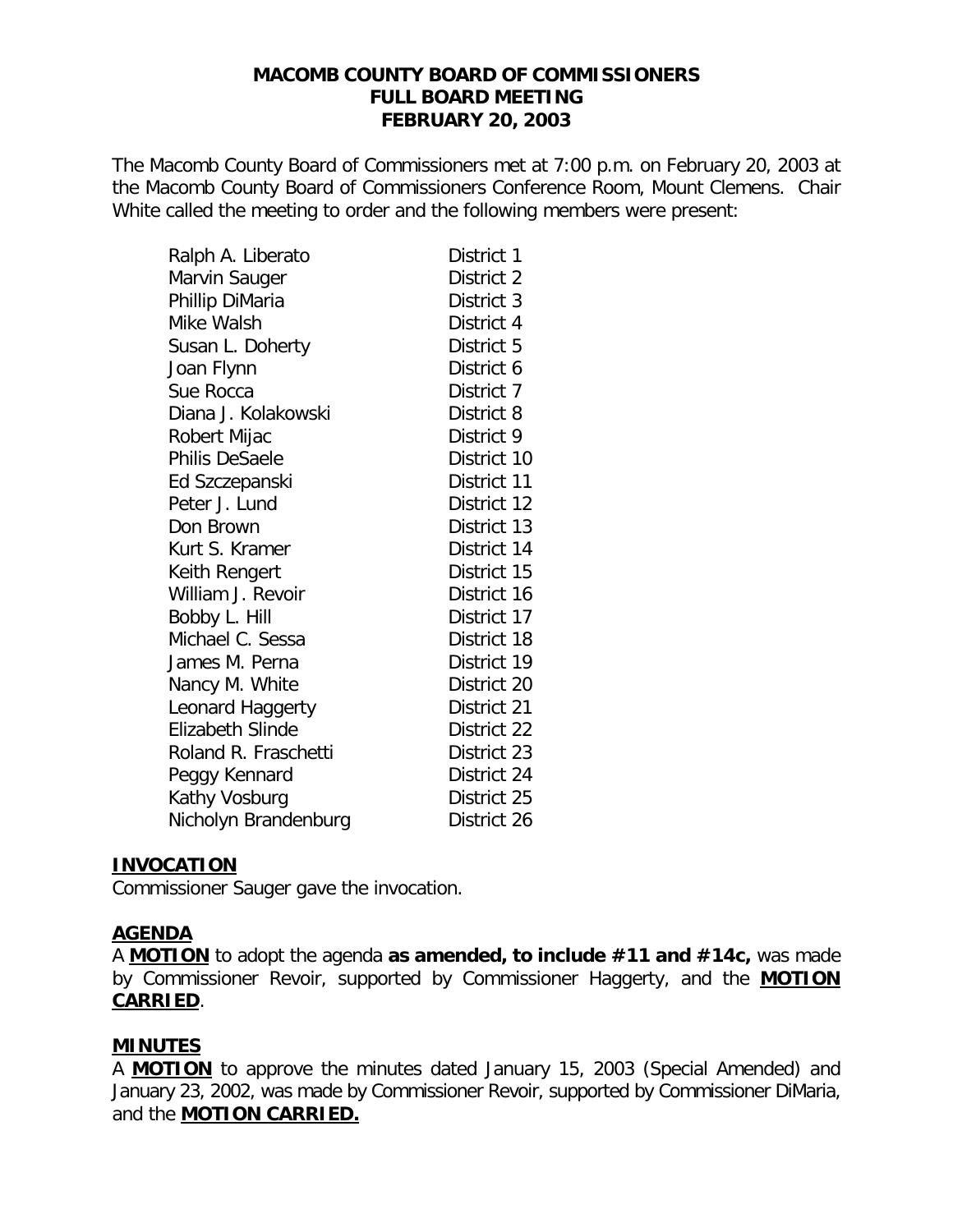#### **PRESENTATION**

Macomb County Clerk, Carmella Sabaugh, made a Presentation to the 2003 Photography Contest winners. Photographs were to spotlight Macomb County local heroes that are employed by a Fire Department, Police Department, and/or are in the military stationed in Macomb County.

#### *Grand Prize Winner:*

*\$100.00 Savings Bond* Jill Lezotte Chesterfield Township

*Finalists: \$50.00 Savings Bond* Bill Eisner Roseville

 Virginia Geml Macomb Township Gayle Gregorczik Mount Clemens Bill Spengler Fraser

Raylene Yarnell Warren (*not in attendance*)

### **PUBLIC PARTICIPATION**

*Louise Groesbeck, Member of the United Homeowners Association, Chateau Macomb Mobile Home Park*

*Booker T. Lee, President of the Homeowners Association in Camelot Villa Mobile Home Park*

*Gary Rileman, Resident of Westbrook Estates in the Chateau Communities Joann DeBuck, President Westbrook Estates Homeowners Association Clarence Cook, President of the Shelby Forest Homeowners Association*

All spoke regarding the conditions in these Mobile Home parks. Residents living in Mobile Home parks are being neglected because the manager/owners are not in compliance with the Mobile Home Commission Act. Civil rights and freedom of speech is being denied. It is time for townships, counties and the state to get involved in these issues. Residents are concerned that the Miller Drain is not being maintained and is dangerous to the residents. These residents seek the help of county officials.

#### *Michael Lopez, 1306 Maple, Rochester*

Spoke in support of the Michigan State University's 4H Youth Mentoring Program.

#### *Jess Gravitz, ING Representative, Rocky Hill, Connecticut*

Clarified their position on the Deferred Compensation Program for Macomb County.

# *Louise Bertolini, 23621 Straiger Drive, Clinton Township, Friend of the Court Employee*

Questioned the board whether or not employees would be paid if there were a national and state emergency and the building closed.

#### **COMMITTEE REPORTS:**

# *PLANNING & ECONOMIC DEVELOPMENT COMMITTEE – February 4, 2003*

The Clerk read the recommendations from the Planning & Economic Development Committee and a **MOTION** was made by Chairperson Walsh, supported by Vice-Chairperson Brown, to adopt the committee recommendations.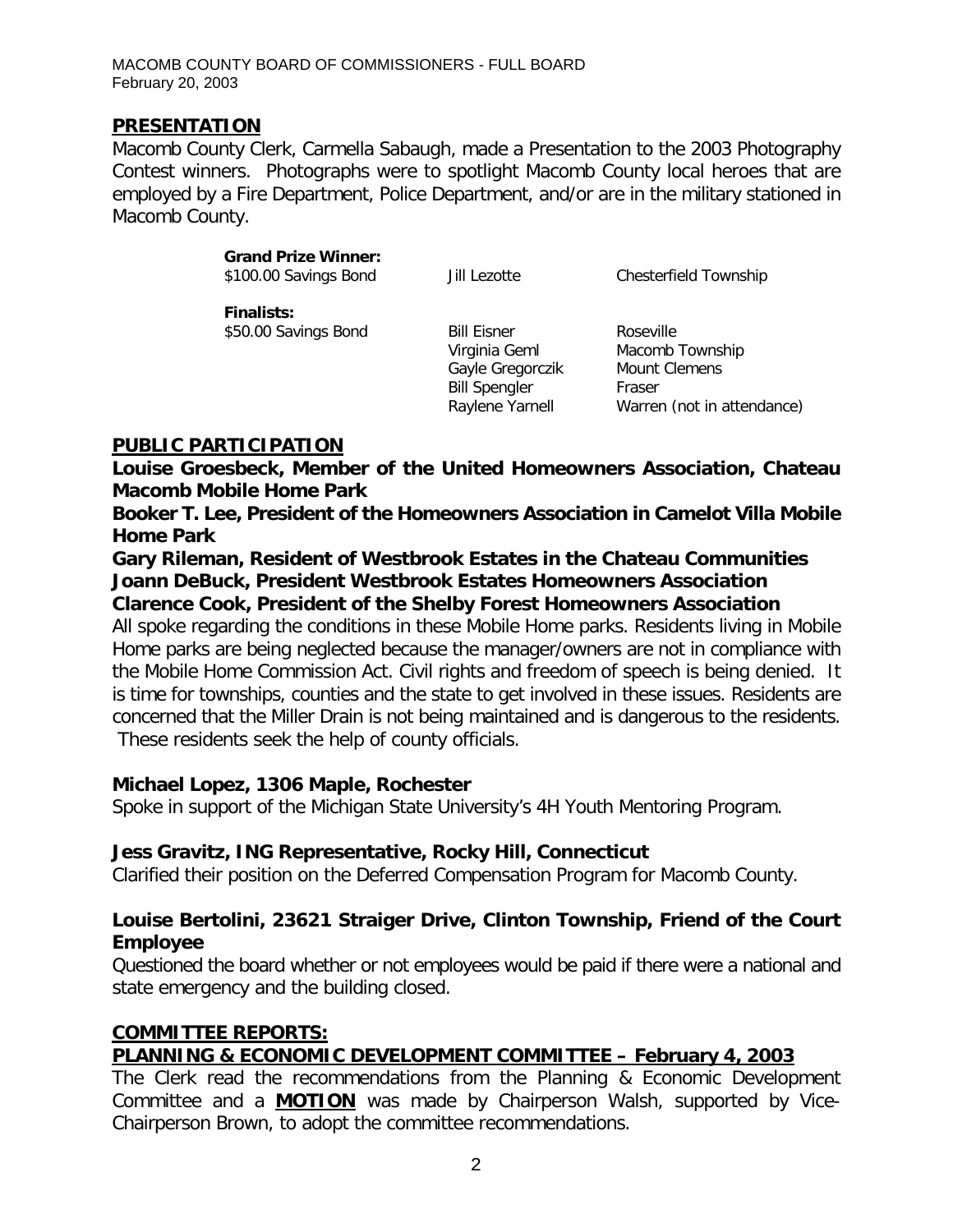- 1. APPROVE THE FY 2003 MACOMB COUNTY URBAN COUNTY CDBG COMMUNITY ALLOCATION AND AUTHORIZE STAFF TO INITIATE THE APPLICATION PROCESS FOR FY 2003 FUNDS BY HOLDING A COMMUNITY WORKSHOP MEETING, HOLDING THE REQUIRED PUBLIC HEARINGS AND PUBLISHING THE PROPOSED CONSOLIDATED PLAN FOR THE CDBG AND HOME PROGRAMS.
- 2. AUTHORIZE THE MACOMB COUNTY DEPARTMENT OF PLANNING AND ECONOMIC DEVELOPMENT TO CONTINUE THE SMALL BUSINESS DEVELOPMENT CENTER PROGRAM AND RENEW THE AGREEMENT WITH THE MICHIGAN SMALL BUSINESS DEVELOPMENT CENTER AT GRAND VALLEY STATE UNIVERSITY FOR THE PURPOSE OF CONTINUING TO PROVIDE BUSINESS ASSISTANCE SERVICES TO MACOMB COUNTY COMPANIES AND RESIDENTS.
- 3. AMEND THE MACOMB COUNTY URBAN COUNTY HOUSING REHABILITATION MANUAL AS OUTLINED IN THE JANUARY 28, 2003 CORRESPONDENCE FROM MR. STEVE CASSIN, EXECUTIVE DIRECTOR, PLANNING AND ECONOMIC DEVELOPMENT DEPARTMENT. FURTHER, BEFORE THE COUNTY ISSUED THE ABILITY TO DO A SUBORDINATION AGREEMENT, THAT THE MORTGAGEE BE REQUIRED TO HAVE PAID HIS/HER MORTGAGE PAYMENTS IN A TIMELY MANNER WITHOUT LATE FEES.

# **THE MOTION CARRIED.**

# *OPERATIONAL SERVICES COMMITTEE – February 4, 2003*

The Clerk read the recommendations from the Operational Services Committee and a **MOTION** was made by Chairperson Rengert, supported by Vice-Chairperson Sauger, to adopt the committee recommendations.

Commissioner Brandenburg asked to separate Motion #3. There were **NO** objections.

A vote was taken on the following:

| AUTHORIZE PAYMENT FOR THE WORK PERFORMED AS FOLLOWS:<br><b>MARTHA T. BERRY</b> | <b>EDMUND LONDON &amp;</b>        |                |
|--------------------------------------------------------------------------------|-----------------------------------|----------------|
|                                                                                | ASSOC.                            | \$<br>7,717.00 |
| COURT BUILDING                                                                 | PROJECT CONTROL<br><b>SYSTEMS</b> | 91.132.20      |
| YOUTH HOME                                                                     | PROJECT CONTROL<br><b>SYSTEMS</b> | 1,370,037.81   |
| YOUTH HOME                                                                     | WAKELY ASSOCIATES                 | 10,663.52      |

FURTHER, FUNDS ARE AVAILABLE IN THE CAPITAL BUDGET.

2. CONCUR WITH THE PURCHASING MANAGER TO PURCHASE AND INSTALL RAISED FLOORING AT THE COUNTY JAIL FOR MANAGEMENT INFORMATION SERVICES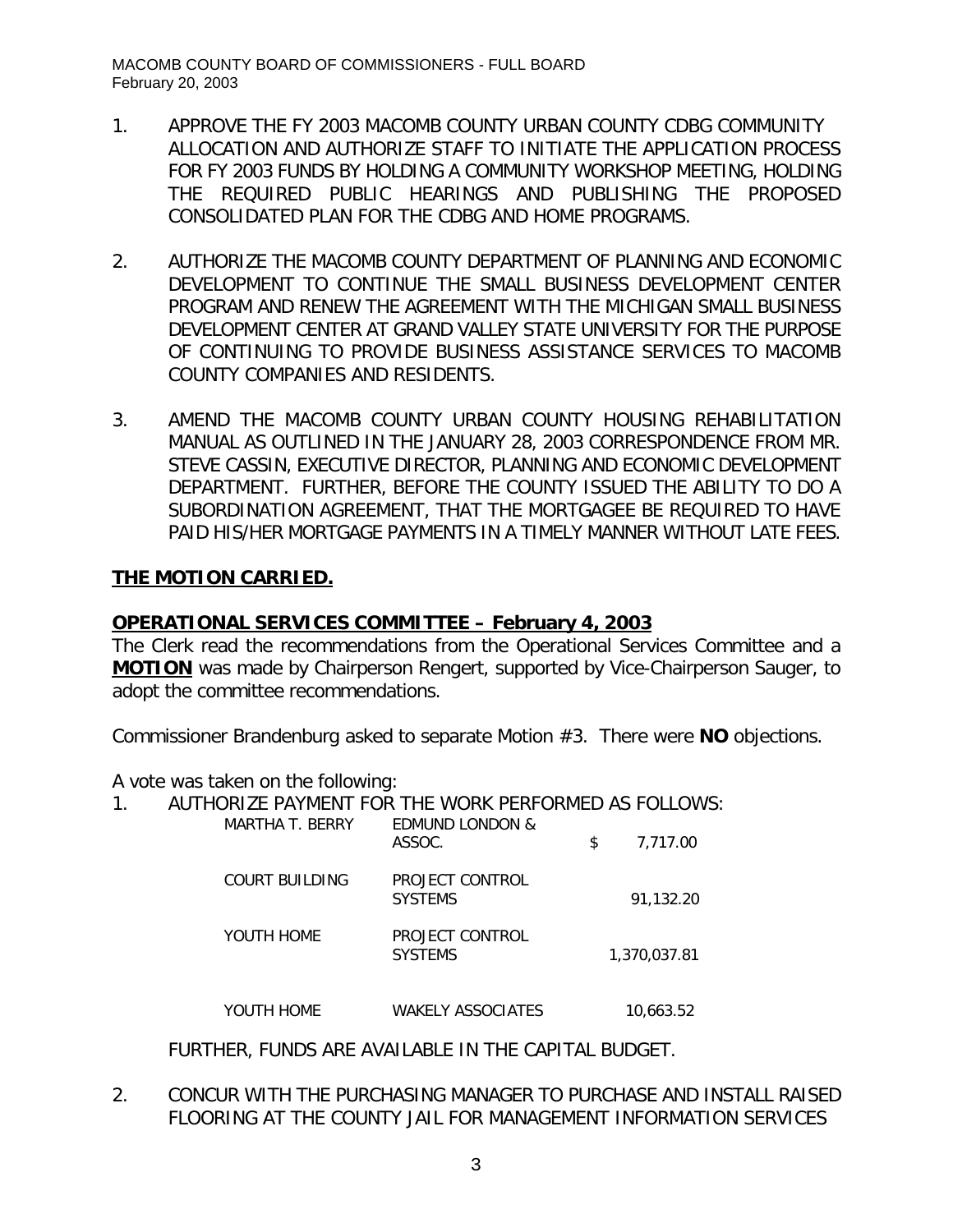> DEPARTMENT FROM THE LOWEST RESPONSIBLE BIDDER, COMPUTER SUPPORT TECHNOLOGY, IN THE AMOUNT OF \$6,235.00; FUNDS ARE AVAILABLE FROM THE MANAGEMENT INFORMATION SERVICES BUDGET.

#### **THE MOTION CARRIED.**

#### **SEPARATED MOTION**

3. CONCUR WITH THE PURCHASING MANAGER AND AWARD THE PRINTING AND MAILING OF THE SENIOR CITIZENS NEWSLETTERS FOR 2003 TO THE LOWEST RESPONSIBLE BIDDER FOR PRINTING, CONCEPT PRINTING, IN THE AMOUNT OF \$9,864.00, AND LOWEST RESPONSIBLE BIDDER FOR MAILING, ABC MAILERS, IN THE AMOUNT OF \$28,400.00; FUNDS ARE AVAILABLE FROM THE SENIOR CITIZENS BUDGET. *FURTHER, THAT THE STAFF BE INSTRUCTED TO SOLICIT ADS TO SUPPLEMENT THE COSTS OF THIS PROJECT*.

A **MOTION TO AMEND** was made by Commissioner Brandenburg to instruct the staff to solicit ads to supplement the costs of this project, supported by Commissioner Szczepanski, and the **MOTION CARRIED**.

# **THE MOTION CARRIED AS AMENDED.**

*LEGISLATIVE & ADMINISTRATIVE SERVICES COMMITTEE – February 5, 2003*

The Clerk read the recommendation from the Legislative & Administrative Services Committee and a **MOTION** was made by Chairperson Szczepanski, supported by Vice-Chairperson Hill, to adopt the committee recommendation.

1. APPROVE THE PURCHASE OF THE FOLLOWING MISCELLANEOUS DEPARTMENT REQUESTS:

> ONE COLOR PRINTER AND ONE SCANNER FOR THE BOARD OF COMMISSIONERS AT A COST NOT TO EXCEED \$2,623.68; FUNDING IS AVAILABLE IN THE CAPITAL IMPROVEMENT FUND – MIS EQUIPMENT ACCOUNT;

> ONE STANDARD DESKTOP PERSONAL COMPUTER, ONE MS OFFICE STANDARD BUSINESS SOFTWARE LICENSE AND ONE GROUPWISE LICENSE FOR CORPORATION COUNSEL AT A COST NOT TO EXCEED \$1,309.00; FUNDING IS AVAILABLE IN THE CAPITAL IMPROVEMENT FUND – MIS EQUIPMENT ACCOUNT;

> FOUR STANDARD DESKTOP PERSONAL COMPUTERS WITH 21" MONITORS, FOUR MICROSOFT OFFICE STANDARD BUSINESS SOFTWARE LICENSES AND FOUR GROUPWISE LICENSES FOR FRIEND OF THE COURT A T A COST NOT TO EXCEED \$7,952.00; 67% REIMBURSABLE FROM CRP; FUNDING IS AVAILABLE IN THE CAPITAL IMPROVEMENT FUND – MIS EQUIPMENT ACCOUNT;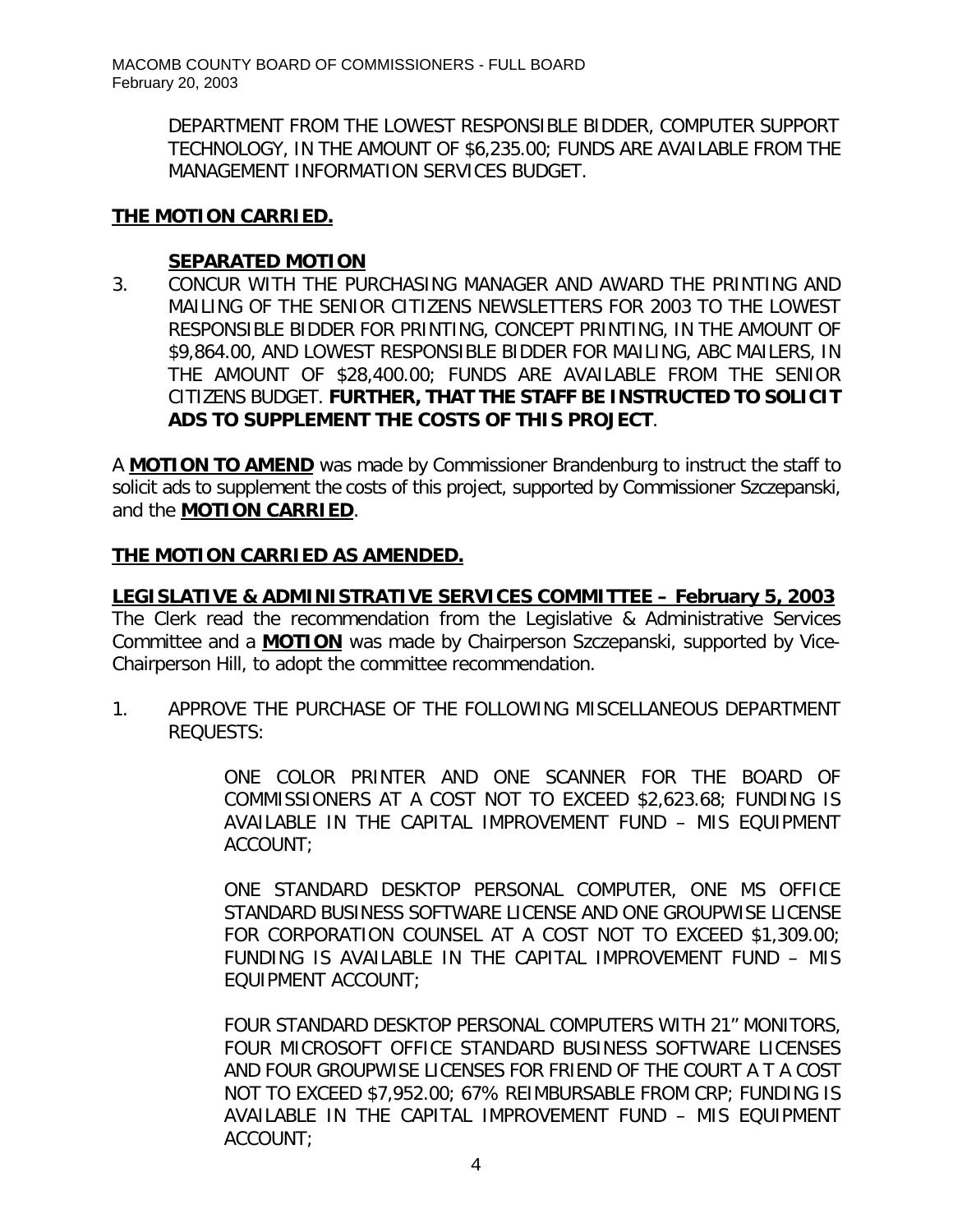ONE LASER PRINTER FOR MACOMB COUNTY COMMUNITY SERVICES AGENCY (MCCSA) AT A COST NOT TO EXCEED \$1,708.00; FUNDING IS AVAILBLE IN THE SENIOR NUTRITION GRANT;

ONE COPY OF WIDE IMAGE SCANNER SOFTWARE FOR PLANNING AND ECONOMIC DEVELOPMENT DEPARTMENT AT A COST NOT TO EXCEED \$900.00; FUNDING IS AVAILABLE IN THE 2003 PLANNING AND ECONOMIC DEVELOPMENT DEPARTMENT BUDGET – EQUIPMENT DATA PROCESSING SUPPLIES ACCOUNT;

ONE LASER PRINTER FOR PUBLIC HEALTH AT A COST NOT TO EXCEED \$1,708.00; FUNDING IS AVAILABLE IN THE 2003 HEALTH DEPARTMENT BUDGET – EQUIPMENT ACCOUNT;

ONE COLOR SCANNER FOR REGISTER OF DEEDS AT A COST NOT TO EXCEED \$1,220.42; FUNDING IS AVAILABLE IN THE 2003 REGISTER OF DEEDS REMONUMENTATION BUDGET – OFFICE SUPPLIES OUTSIDE VENDORS ACCOUNT.

TEN CELLULAR PHONES FOR MACOMB COUNTY SHERIFF'S DEPARTMENT AT A ONE-TIME COST OF \$999.90 AND A MONTHLY USAGE CHARGE OF \$80.00; FUNDING IS AVAILABLE IN THE SHERIFF'S DEPARTMENT TELEPHONE BUDGET;

FIVE LAPTOP COMPUTERS, VARIOUS HARDWARE COMPONENTS AND SOFTWARE FOR THE MACOMB COUNTY SHERIFF'S DEPARTMENT COMPUTER CRIMES UNIT (MACE) AT A COST NOT TO EXCEED \$13,190.74; FUNDING IS AVAILABLE THROUGH THE ICAC GRANT; AND

ONE LAPTOP COMPUTER, ONE MS OFFICE STANDARD BUSINESS SOFTWARE AND ONE PROJECTOR FOR DEPARTMENT OF VETERANS SERVICES AT A COST NOT TO EXCEED \$5,507.87; FUNDING IS AVAILABLE IN THE CAPITAL IMPROVEMENT FUND – MIS EQUIPMENT ACCOUNT.

# **POINT OF CLARIFICATION**

Commissioner Liberato questioned the committee of jurisdiction. He feels bills are being paid that should be on Finance Committee agenda instead of LAS.

# **THE MOTION CARRIED.**

# *HEALTH SERVICES COMMITTEE – February 6, 2003*

The Clerk read the recommendations from the Health Services Committee and a **MOTION** was made by Chairperson DeSaele, supported by Vice-Chairperson Haggerty, to adopt the committee recommendations.

1. APPROVE THE APPOINTMENT/REAPPOINTMENTS TO THE MACOMB COUNTY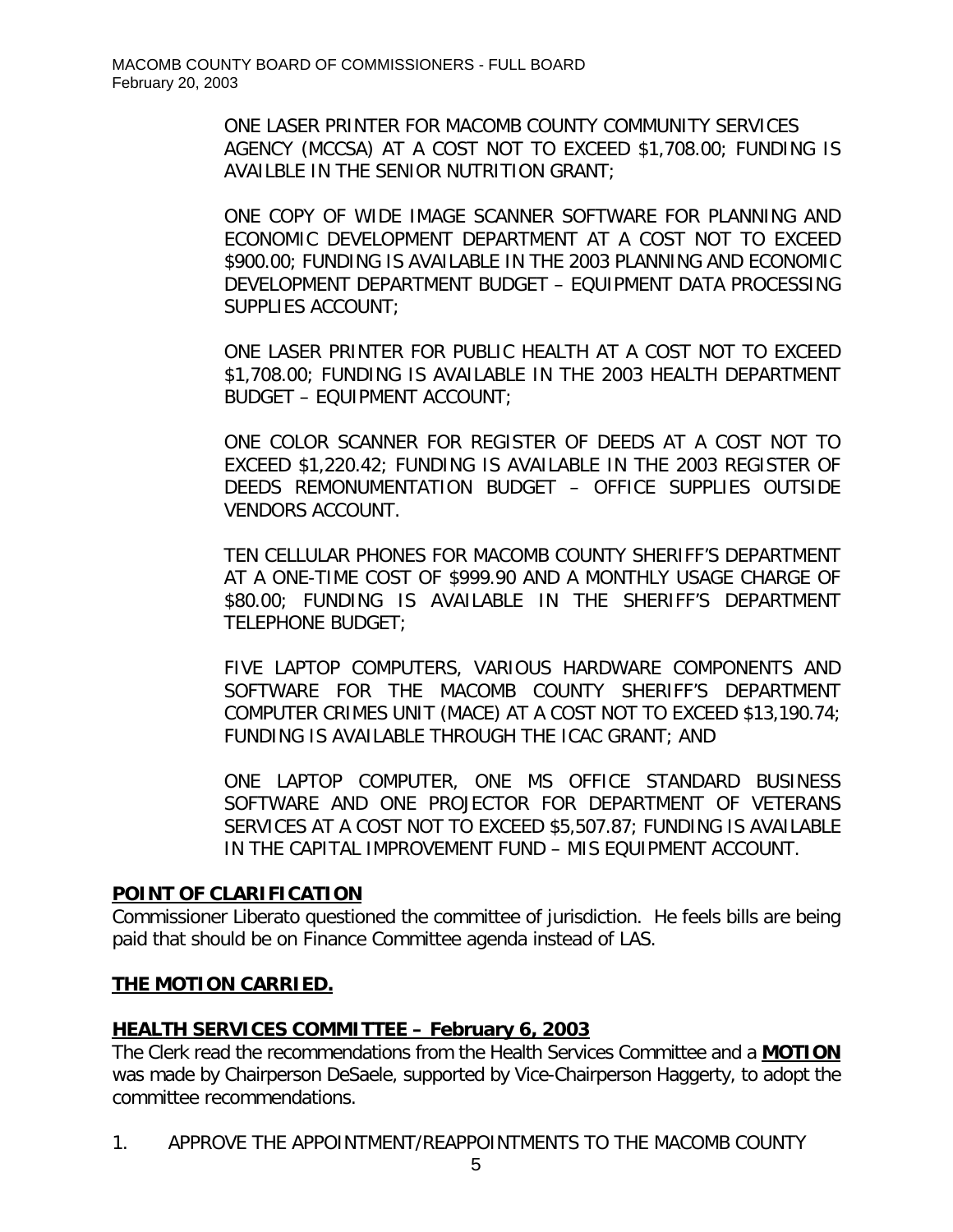> SUBSTANCE ABUSE ADVISORY COUNCEL FOR THREE YEARS BEGINNING SEPTEMBER 1, 2002:

| <b>APPOINTMENTS:</b>  | CHARI OTTF FFRRFRI<br>LT. TIM MOORF<br><b>GENA SCHAFFR</b><br>JIH SCOTT |
|-----------------------|-------------------------------------------------------------------------|
| <b>REAPPOINTMENTS</b> | <b>GARY BURNETT</b><br>KATHI FFN RAGFR<br><b>JOANNE SMYTH</b>           |

2. REDUCE THE HEALTH DEPARTMENT'S BUDGET BY \$147,093 TO REFLECT FUNDING REDUCTIONS FROM THE STATE OF MICHIGAN.

### **THE MOTION CARRIED.**

### *COMMUNITY SERVICES COMMITTEE – February 7, 2003*

The Clerk read the recommendations from the Community Services Committee and a **MOTION** was made by Chairperson Kennard, supported by Vice-Chairperson Brandenburg, to adopt the committee recommendations.

Commissioner Brandenburg asked to separate Motion #5. There were **NO** objections.

A vote was taken on the following:

- 1. AUTHORIZE MSU EXTENSION SERVICE TO RENEW THE CONTRACT WITH THE MACOMB INTERMEDIATE SCHOOL DISTRICT EARLY ON PROGRAM TO PROVIDE CHILD CARE RESOURCE AND REFERRAL SERVICES TO EARLY ON FAMILIES IN THE AMOUNT OF \$3,000 FOR THE 2002/2003 YEAR.
- 2. AUTHORIZE THE RENEWAL OF THE EXCHANGE OF SERVICES (AGREEMENT) BETWEEN MSU EXTENSION AND THE WIC PROGRAM WHEREBY NUTRITION EDUCATION IS PROVIDED TO WIC CLIENTS ON A MONTHLY BASIS FOR THE CURRENT 2002/2003 FISCALL YEAR FOR \$15,000.
- 3. AUTHORIZE MSU EXTENSION TO ENTER INTO A CONTRACT WITH THE CITY OF NEW HAVEN (\$2,500) TO PROVIDE HOME MAINTENANCE, HOME REPAIR AND FINANCIAL MANAGEMENT CLASSES OR COUNSELING TO DESIGNATED FAMILIES FROM OCTOBER 1, 2002 THROUGH SEPTEMBER 30, 2003, OR UNTIL FUNDS ARE EXPENDED.
- 4. AUTHORIZE MSU EXTENSION 4C PROGRAM TO ACCEPT THE RENEWAL CONTRACT (JANUARY 1, 2003 THROUGH DECEMBER 31, 2003) WITH THE MICHIGAN 4C ASSOCIATION FOR \$163,597 TO CONDUCT TRAINING AND CONSULTATION TO 39 CHILDCARE SITES WHO PROVIDE CARE FOR FORD VISTEON EMPLOYEES.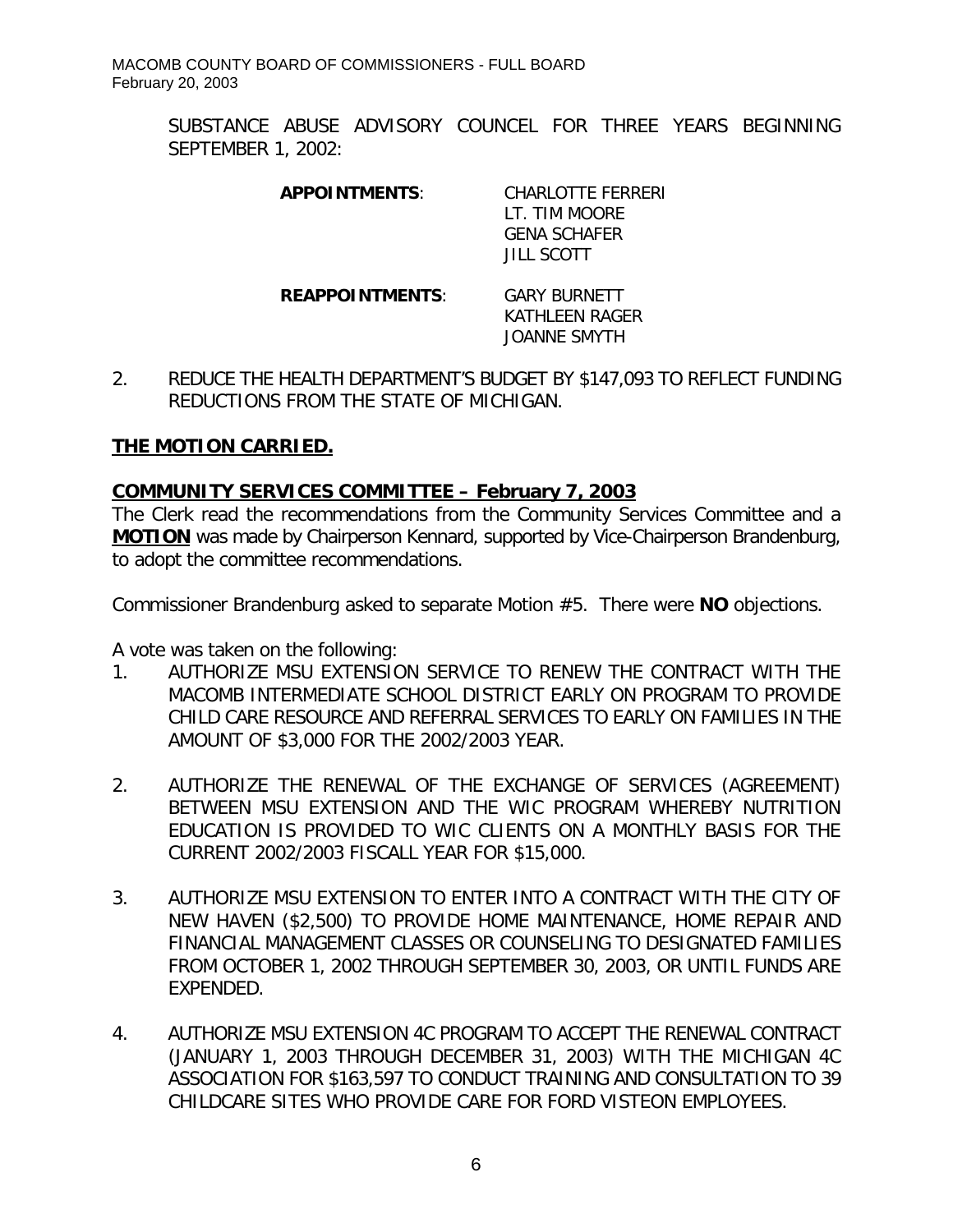# **THE MOTION CARRIED.**

# **SEPARATED MOTION**

5. AUTHORIZE MACOMB COUNTY COMMUNITY SERVICES AGENCY TO RECEIVE \$20,055 FR0M THE FAMILY INDEPENDENCE AGENCY TO DEVELOP AND PREPARE A STRATEGIC PLAN.

Commissioner Brandenburg feels this is redundant.

Commissioner Kennard pointed out that this is a strategic plan, not a survey.

**THE MOTION CARRIED**, with Commissioners Brandenburg and Revoir voting **NO**.

# *PERSONNEL COMMITTEE – February 13, 2003*

The Clerk read the recommendations from the Personnel Committee and a **MOTION** was made by Chairperson Mijac, supported by Vice-Chairperson Doherty, to adopt the committee recommendations.

- 1. RECONFIRM THE FOLLOWING VACANCIES:
	- 1. (1) COMPUTER MAINTENANCE CLERK COUNTY CLERK
	- 2. (2) JUDICIAL COURT CLERKS COUNTY CLERK
	-
	- 4. (1) ACCOUNT CLERK IV FINANCE
	- 5. (1) ACCOUNT CLERK I/II HEALTH
	- 6. (1) PUBLIC HEALTH NURSE I HEALTH
	- 7. (1) SENIOR SECRETARY HEALTH
	-
	- 9. (1) GUARDIAN/COUNSELOR SENIOR CITIZEN SERVICES

3. (1) HOUSEKEEPER I/II FACILITIES & OPERATIONS MANAGEMENT INFORMATION SERVICES

- 2. APPROVE THE CHANGE IN CLASSIFICATION TITLE FROM ADOPTION CASEWORKER TO ADOPTION SUPERVISOR WITH A CORRESPONDING SALARY ADJUSTMENT IN THE JUVENILE DIVISION OF CIRCUIT COURT.
- 3. APPROVE THE REORGANIZATION OF THE COMMUNITY CORRECTIONS PROGRAM AS OUTLINED IN A FEBRUARY 6, 2003 CORRESPONDENCE FROM THE DIRECTOR OF HUMAN RESOURCES DEPARTMENT.
- 4. APPROVE THE RECLASSIFICATION OF ONE REIMBURSEMENT ANALYST POSITION TO ONE INFORMATION TECHNOLOGY ASSISTANT IN THE COMMUNITY MENTAL HEALTH DEPARTMENT.
- 5. APPROVE THE ADDITION OF TEN SUBSTITUTE TEACHER AIDE POSITIONS IN THE HEAD START PROGRAM AT MACOMB COUNTY COMMUNITY SERVICES AGENCY.
- 6. APPROVE THE RECLASSIFICATIONS OF ONE COMPUTER MAINTENANCE CLERK POSITION TO ONE ACCOUNT CLERK IV AND ONE SENIOR BUYER POSITION TO ONE BUYER IN THE PURCHASING DEPARTMENT.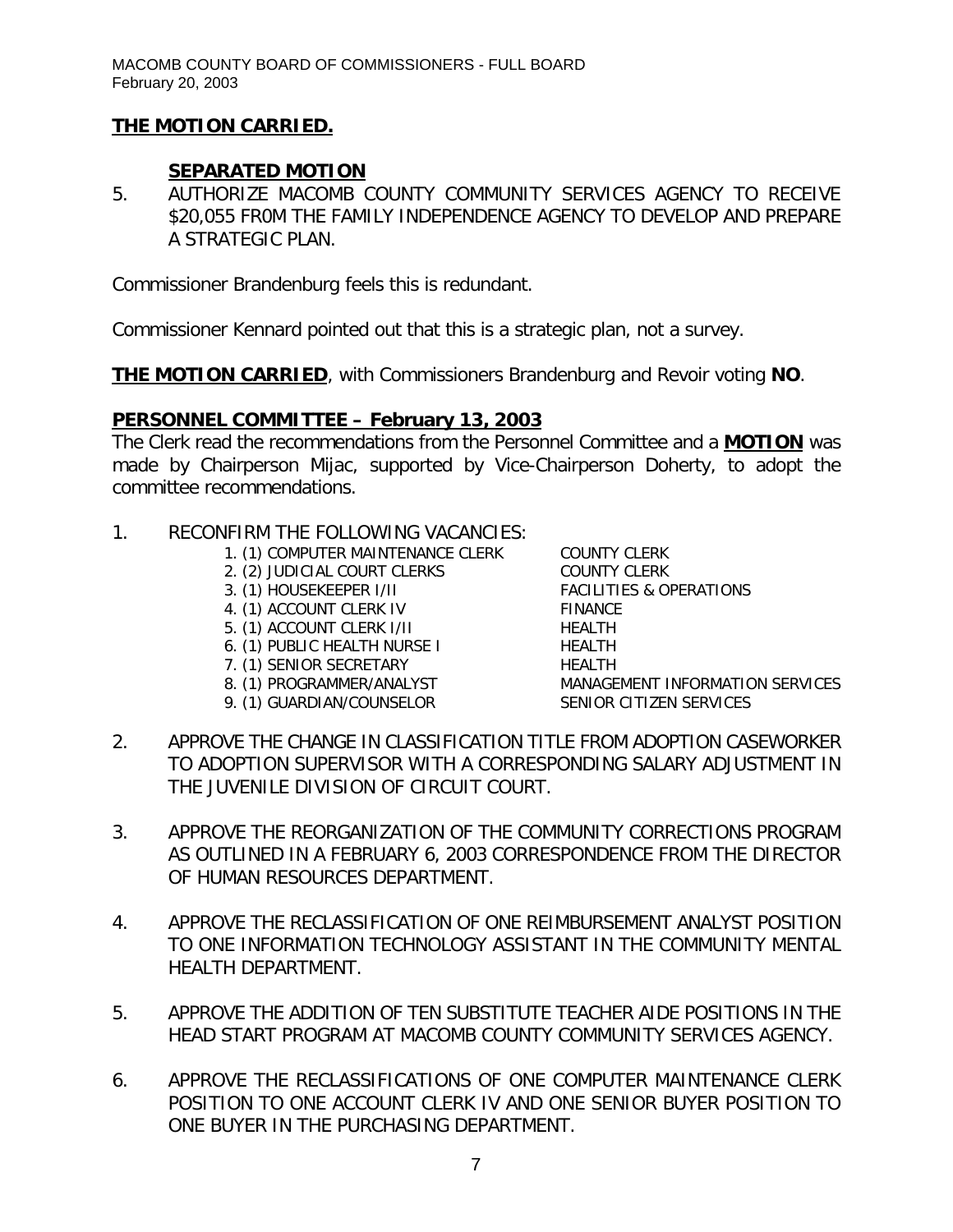7. APPROVE THE RECLASSIFICATION OF ONE ACCOUNT CLERK II POSITION TO ONE ACCOUNT CLERK IV IN THE SHERIFF'S DEPARTMENT.

### **THE MOTION CARRIED.**

#### *BUDGET COMMITTEE – February 18, 2003*

The Clerk read the recommendations from the Budget Committee and a **MOTION** was made by Chairperson Kolakowski, supported by Vice-Chairperson Sessa, to adopt the committee recommendations.

Commissioner Brandenburg asked to separate Motion #4. There were **NO** objections.

A vote was taken on the following:

- 1. APPROVE THE ACCEPTANCE OF FUNDS PROVIDED FOR MANAGEMENT OF THE STATE OF MICHIGAN ELDER PRESCRIPTION INSURANCE COVERAGE (E.P.I.C.) PROGRAM IN THE AMOUNT OF \$6,950.00. IF APPROVED, THESE ADDITIONAL FUNDS WILL BE USED FOR ADVANCE TRAINING OPPORTUNITIES FOR PROGRAM STAFF. NO COUNTY MATCH DOLLARS ARE REQUIRED.
- 2. APPROVE THE DISTRIBUTION OF WIRELESS E-911 FUNDING PURSUANT TO MACOMB COUNTY'S AMENDED 911 PLAN, PER ATTACHED SCHEDULE, AS PREPARED BY THE MACOMB COUNTY FINANCE DEPARTMENT AND APPROVED BY THE WIRELESS E-911 OVERSIGHT COMMITTEE.
- 3. AWARD THE BID FOR THE COUNTY'S CORRECTIONS MANAGEMENT SYSTEM TO THE BEST QUALIFIED VENDOR, PRINTRAK, A MOTOROLA COMPANY, AT A TOTAL PROJECT COST OF \$1,072,885.00; FUNDING IS AVAILABLE IN THE CAPITAL IMPROVEMENT FUND.
- 5. APPROVE THE AGREEMENT WITH MCG FOUNDATION FOR THE PRESCRIPTION RESOURCE NETWORK; FUNDING IN THE AMOUNT OF \$50,000.00 IS AVAILABLE IN THE 2003 BUDGET.

# **THE MOTION CARRIED.**

#### **SEPARATED MOTION**

4. APPROVE FUNDING IN THE AMOUNT OF \$5,925.15 TO HIRE A FULL-TIME INTERN FOR A 12-WEEK PERIOD TO UPDATE THE BOARD OF COMMISSIONERS MOTIONS AND RESOLUTIONS MANUAL; FUNDING IS AVAILABLE IN THE CONTINGENCY ACCOUNT.

Commissioner Brandenburg feels somebody knowledgeable should do this work. She would rather see this done by board staff and hire someone to answer the phones.

**THE MOTION CARRIED**, with Commissioner Brandenburg voting **NO**.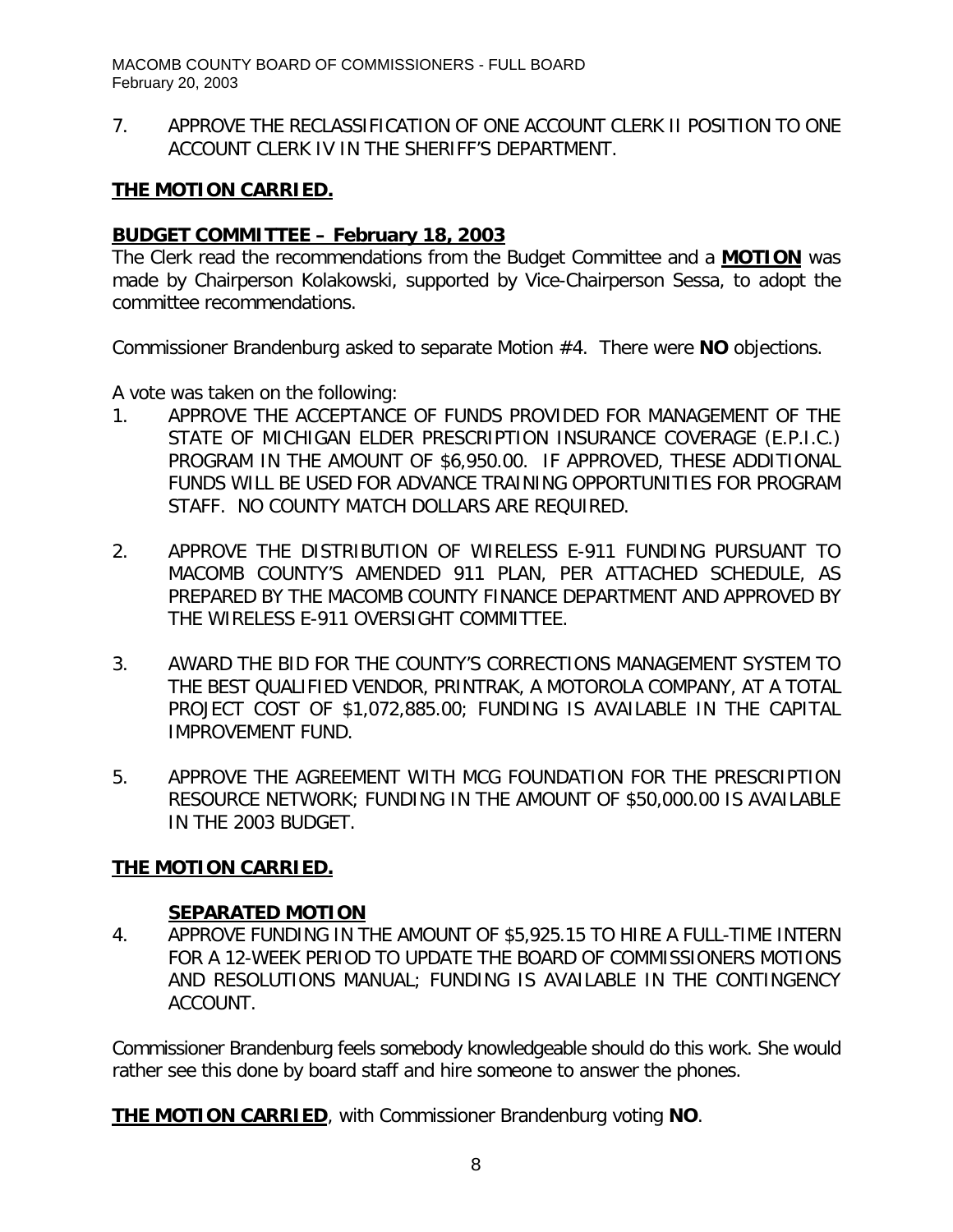# *FINANCE COMMITTEE – February 19, 2003*

The Clerk read the recommendations from the Finance Committee and a **MOTION** was made by Chairperson Revoir, supported by Vice-Chairperson Slinde to adopt the committee recommendations.

Commissioner Brown asked to separate Motion #6. There were **NO** objections.

A vote was taken on the following:

- 1. APPROVE THE INTER-DEPARTMENTAL LINE ITEM BUDGET ADJUSTMENTS AS SUBMITTED BY THE FINANCE DEPARTMENT.
- 2. APPROVE THE MONTHLY BILLS (WITH CORRECTIONS, DELETIONS AND/OR ADDENDA) AND AUTHORIZE PAYMENT; FURTHER, TO APPROVE THE PAYROLL IN THE TOTAL AMOUNT OF \$9,052,544.23, WITH NECESSARY MODIFICATIONS TO THE APPROPRIATIONS.
- 3. AWARD THE BID FOR THE 14<sup>TH</sup> ANNUAL VOLUNTEER RECOGNITION DINNER AND AWARDS CEREMONY TO THE LOWEST RESPONSIBLE BIDDER, FERN HILL COUNTRY CLUB, IN THE AMOUNT OF \$3,662.75; FUNDS ARE AVAILABLE IN THE 2003 BUDGET.
- 4. APPROVE AN EXTENSION OF THE CONTRACT WITH HEALTH DECISIONS, INC., FOR THE PURPOSE OF AUDITING THE COUNTY'S BLUE CROSS/BLUE SHIELD PLAN FOR THE PERIOD OF JANUARY 1, 2002 THROUGH DECEMBER 31, 2002.
- 5. CONCUR IN THE RECOMMENDATION FROM THE DIRECTOR OF RISK MANAGEMENT AND SAFETY DEPARTMENT TO CONTINUE OUR OCCUPATIONAL HEALTH SERVICES OFFERED BY ST. JOHN HEALTH SYSTEMS ON-SITE AT THE MARTHA T. BERRY HEALTH CARE FACILITY THROUGH DECEMBER 31, 2003.

# **THE MOTION CARRIED.**

# **SEPARATED MOTION**

6. APPROVE THE TRANSFER OF SECTION 457 DEFERRED COMPENSATION ASSETS TO NEW PROVIDERS IN ACCORDANCE WITH OPTION 1 AS OUTLINE IN THE MEMORANDUM FROM DELOITTE & TOUCHE.

A **MOTION TO REFER** back to the Finance Committee was made by Commissioner Brown, supported by Commissioner Doherty.

A lengthy discussion ensued.

Commissioner Doherty called for the question.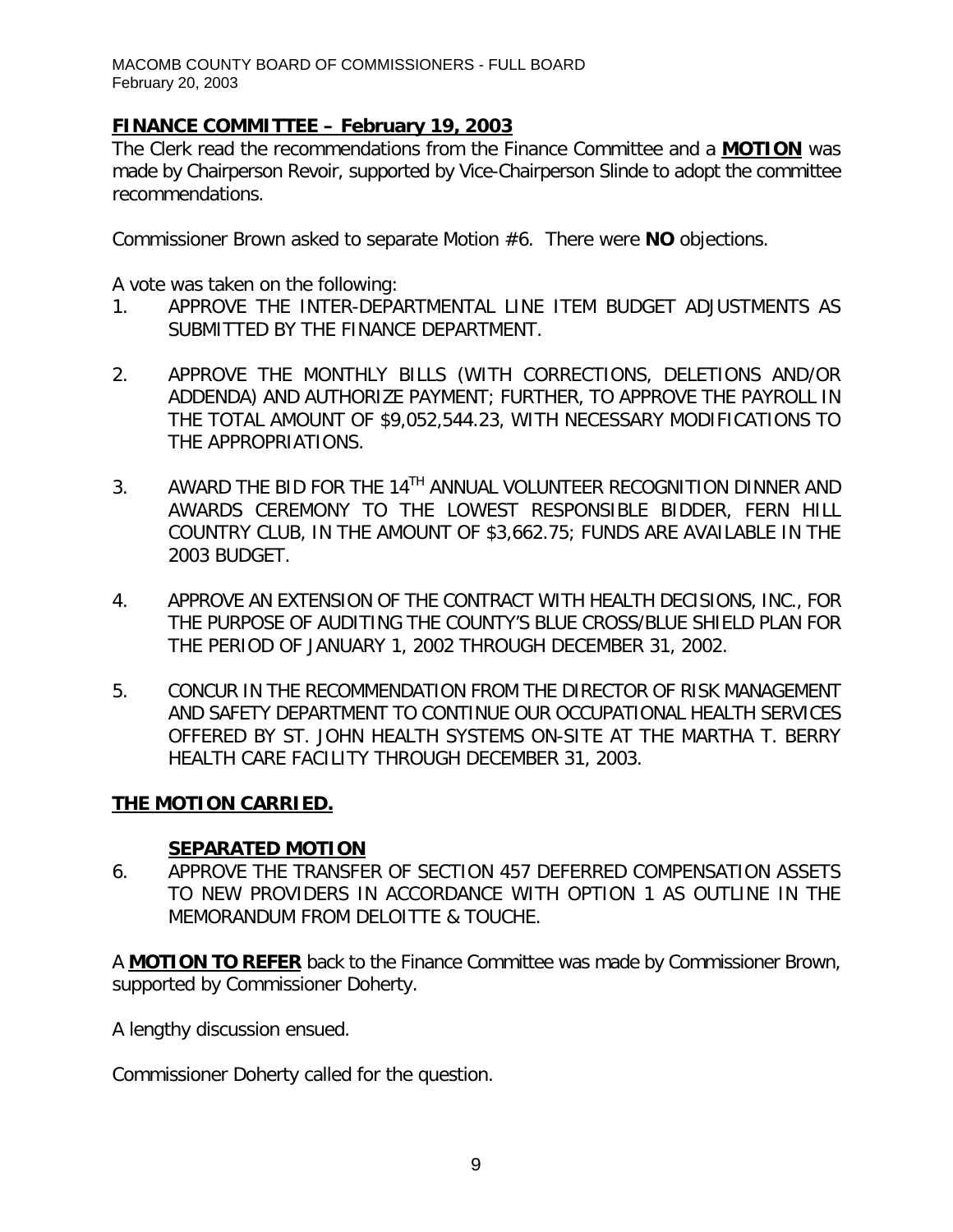### **ROLL CALL VOTE ON THE MOTION TO REFER BACK TO COMMITTEE**

|                    | <b>YES</b> | ΝO |
|--------------------|------------|----|
| BRANDENBURG        |            | Χ  |
| <b>BROWN</b>       | Χ          |    |
| <b>DESAELE</b>     |            | Χ  |
| <b>DIMARIA</b>     |            | X  |
| <b>DOHERTY</b>     | Χ          |    |
| <b>FLYNN</b>       | X          |    |
| <b>FRASCHETTI</b>  |            | Χ  |
| <b>HAGGERTY</b>    | Χ          |    |
| <b>HILL</b>        | Χ          |    |
| <b>KENNARD</b>     | X          |    |
| KOLAKOWSKI         |            | Χ  |
| <b>KRAMER</b>      |            | Χ  |
| LIBERATO           | Χ          |    |
| LUND               |            | Χ  |
| <b>MIJAC</b>       |            | Χ  |
| <b>PERNA</b>       | X          |    |
| <b>RENGERT</b>     |            | Χ  |
| <b>REVOIR</b>      |            | X  |
| <b>ROCCA</b>       | Χ          |    |
| <b>SAUGER</b>      | X          |    |
| <b>SESSA</b>       |            | Χ  |
| <b>SLINDE</b>      | X          |    |
| <b>SZCZEPANSKI</b> |            | Χ  |
| <b>VOSBURG</b>     |            | Χ  |
| WALSH              |            | Χ  |
| <b>WHITE</b>       |            | Χ  |
| <b>TOTAL</b>       | 11         | 15 |

### **THE MOTION TO REFER BACK TO FINANCE COMMITTEE FAILED.**

### **ROLL CALL VOTE ON THE MOTION**

|                   | <b>YES</b> | NΟ |
|-------------------|------------|----|
| BRANDENBURG       | X          |    |
| <b>BROWN</b>      | Χ          |    |
| <b>DESAELE</b>    | Χ          |    |
| DIMARIA           | Χ          |    |
| <b>DOHERTY</b>    | Χ          |    |
| <b>FLYNN</b>      |            | X  |
| <b>FRASCHETTI</b> | X          |    |
| HAGGFRTY          |            | Χ  |
| HILL              |            | Χ  |
| KENNARD           | χ          |    |
| KOLAKOWSKI        | Χ          |    |
| KRAMER            | χ          |    |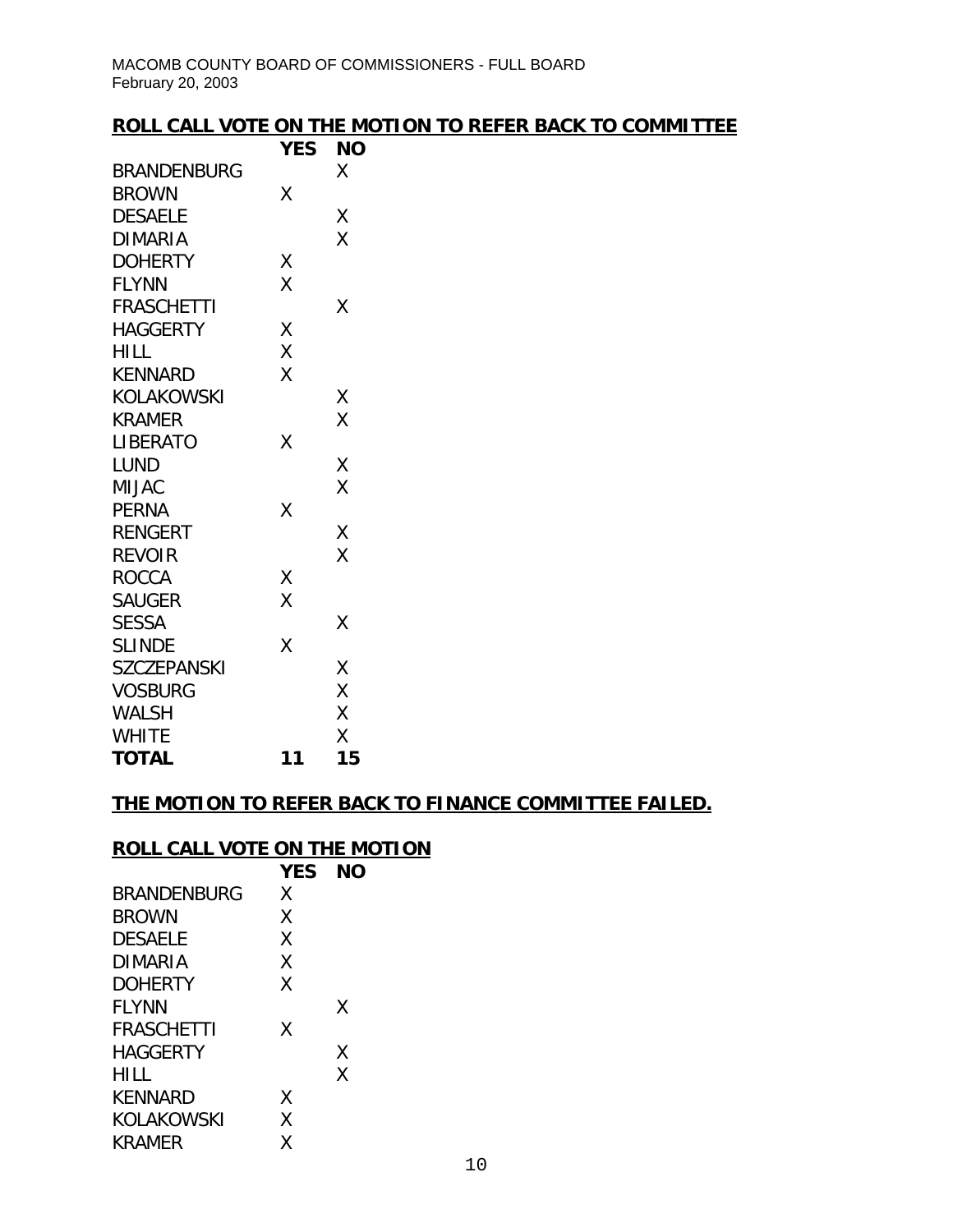| <b>LIBERATO</b>    |    | x |
|--------------------|----|---|
| LUND               | Χ  |   |
| <b>MIJAC</b>       | X  |   |
| <b>PERNA</b>       |    | x |
| RENGERT            | Χ  |   |
| <b>REVOIR</b>      | X  |   |
| <b>ROCCA</b>       | X  |   |
| <b>SAUGER</b>      |    | Χ |
| <b>SESSA</b>       | Χ  |   |
| <b>SLINDE</b>      |    | χ |
| <b>SZCZEPANSKI</b> | χ  |   |
| <b>VOSBURG</b>     | X  |   |
| <b>WALSH</b>       | X  |   |
| WHITE              | X  |   |
| TOTAL              | 19 |   |
|                    |    |   |

# **THE MOTION CARRIED.**

#### **RESOLUTIONS/TRIBUTES**

A **MOTION** was made by Commissioner Liberato, supported by Commissioner Hill, to adopt the Resolutions and Tributes in their entirety.

Commissioner Brandenburg asked to separate Resolution 03-09. There were **NO** objections.

A vote was taken on the following

- Res. No. 03-06 Commending Mary Louise Daner for Her Years of Service to the County (offered by Board Chair on behalf of Board; recommended by Health Services Committee on 2/6/03)
- Res. No. 03-05 Commending Wilde Elementary School for being Honored by the Michigan Department of Education as a Blue Ribbon School (offered by Flynn; recommended by Health Services Committee on 2/6/03)
- Res. No. 03-04 Commending Leo Arini Eagle Scout (offered by Kennard; recommended by Community Services Committee on 2/7/03)

Res. No. 03-10 Commending Joseph DeLamielleure who was inducted into the Football Hall of Fame (offered by Sauger; recommended by Personnel Committee on 2/13/03)

- Res. No. 03-07 Commending Nicholas Buchowski Eagle Scout (offered by Rocca; recommended by Personnel Committee on 2/13/03)
- Res. No. 03-08 Commending Joshua Hedge Eagle Scout (offered by Brandenburg; recommended by Personnel Committee on 2/13/03)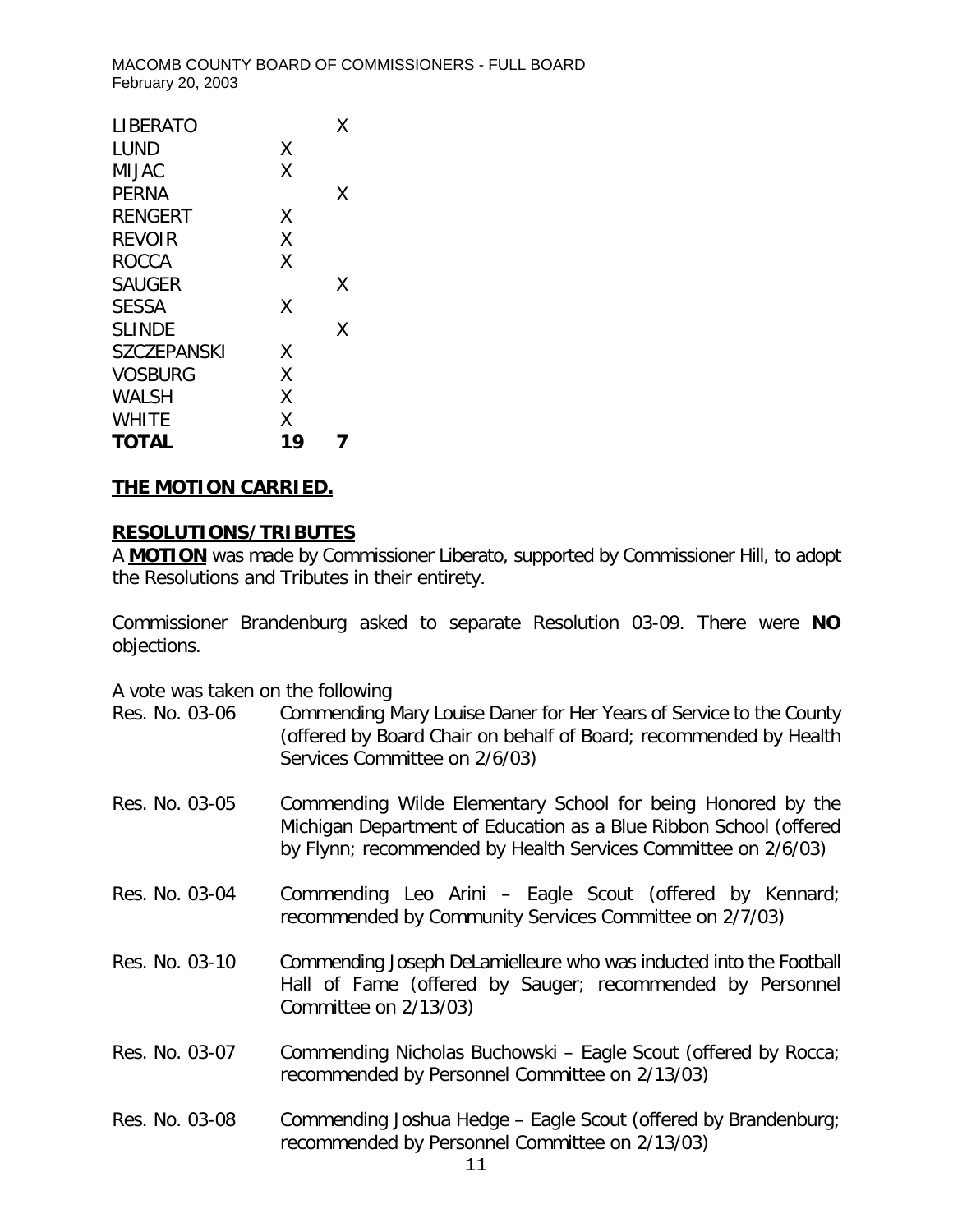- Res. No. 03-11 In Support of State of Michigan or Congressional Legislation, Which Would Eliminate and/or Substantially Reduce the Flow of Foreign Waste into our Landfills (offered by Mijac; recommended by Personnel Committee on 2/13/03)
- Res. No. 03-12 Regarding County of Macomb Hospital Finance Authority on Issuance of Bonds (recommended by Finance Committee on 2/19/03)
- Res. No. 03-13 Commending Dr. John Brackett for His Years of Outstanding Service as Superintendent of Lakeshore Public Schools (offered by Kennard; recommended by Finance Committee on 2/19/03)

# **THE MOTION CARRIED.**

# **SEPARATED RESOLUTION**

Res. No. 03-09 On Behalf of Macomb County Employees who are called for Active Duty during the Current IRAQ Crisis (offered by Flynn; include Haggerty, Hill, Kramer, Liberato, Sessa and Walsh; recommended by Personnel Committee on 2/13/03)

# **THE MOTION CARRIED.**

# **ITEM WAIVED TO FULL BOARD BY CHAIRPERSON OF SENIOR CITIZENS COMMITTEE:**

A **MOTION** was made by Commissioner Flynn, supported by Commissioner Mijac, to reclassify one Program Developer/Volunteer Coordinator position to Program Developer in Senior Citizens Services Department, and the **MOTION CARRIED**.

#### **AMENDMENTS TO 2003-2004 COMMITTEE ASSIGNMENTS**

A **MOTION** was made by Commissioner Haggerty, supported by Commissioner Liberato, to amend the 2003-2004 Committee Assignments as follows:

> Commissioner Mijac appointed to the Operational Services Committee Commissioner Flynn appointed to the Community Services Committee

#### **THE MOTION CARRIED.**

# **REQUESTS TO PURCHASE PREVIOUS SERVICE TIME (2)**

A **MOTION** was made by Commissioner Liberato, supported by Commissioner DiMaria, to approve the request of Richard Mitrak and Jan Pravlochak to purchase prior service time, and the **MOTION CARRIED.**

# **APPOINTMENTS**

# a) **PLANNING COMMISSION**

A **MOTION** was made by Commissioner Flynn, supported by Commissioner Doherty, to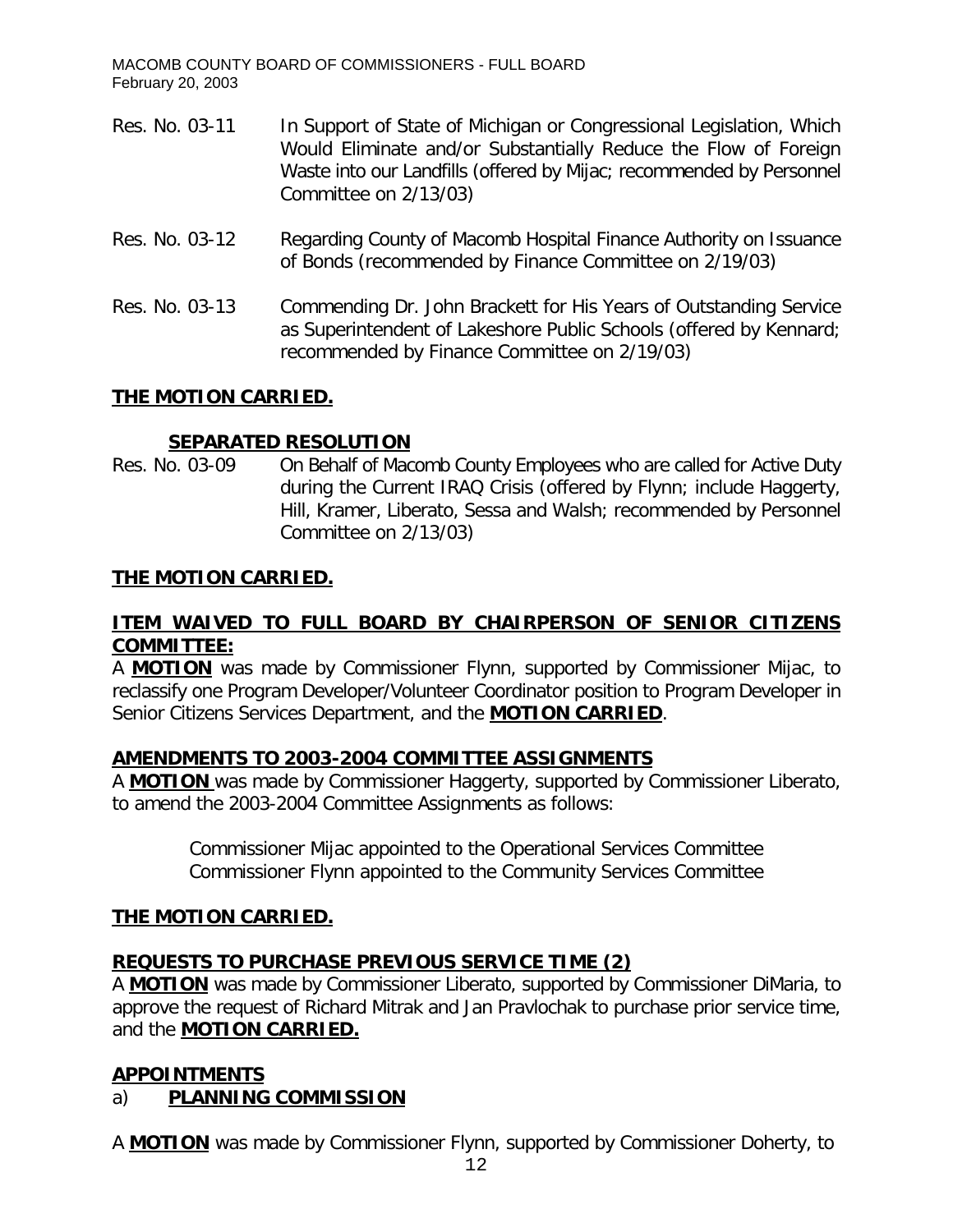appoint Mike Walsh to the Macomb County Planning Commission 3-year unexpired term ending 12/31/03, and the **MOTION CARRIED**.

### b) **SOUTHEAST MICHIGAN COUNCIL OF GOVERNMENT (SEMCOG)**

A **MOTION** was made by Commissioner Liberato, supported by Commissioner Brandenburg, to appoint Kathy Vosburg as the Delegate representative – indefinite term, and the **MOTION CARRIED.**

### c) **LOCAL EMERGENCY PLANNING COMMITTEE**

A **MOTION** was made by Commissioner Slinde, supported by Commissioner Liberato, to appoint Thomas Lindeman until removed by membership, and the **MOTION CARRIED.**

#### **NEW BUSINESS**

Commissioner Flynn expressed her concern for the citizens that spoke tonight regarding the problems with the Mobile Home communities. She hopes there is something the board can do. Refer to Planning and possibly Heath Department because of the problems with the Miller drain.

Commissioner Kolakowski questioned the possibility tonight's amendment to the motion regarding the Senior Citizen Newsletter may have violated policy.

Commissioner Brandenburg indicated that the people who spoke tonight on the Mobile Home issue do have a large problem. Public Works and the Health Department need to look into these issues. She also introduced students from Baker College who were in the audience.

#### **PUBLIC PARTICIPATION**

#### *Jess Gravitz, ING Representative*

Assured the board that his intentions for coming here tonight were sincere and genuine.

#### **ROLL CALL ATTENDANCE**

| Ralph A. Liberato     | District 1  |
|-----------------------|-------------|
| Marvin Sauger         | District 2  |
| Philip DiMaria        | District 3  |
| Mike Walsh            | District 4  |
| Susan L. Doherty      | District 5  |
| Joan Flynn            | District 6  |
| Sue Rocca             | District 7  |
| Diana J. Kolakowski   | District 8  |
| Robert Mijac          | District 9  |
| <b>Philis DeSaele</b> | District 10 |
| Ed Szczepanski        | District 11 |
| Peter J. Lund         | District 12 |
| Don Brown             | District 13 |
|                       | - -         |